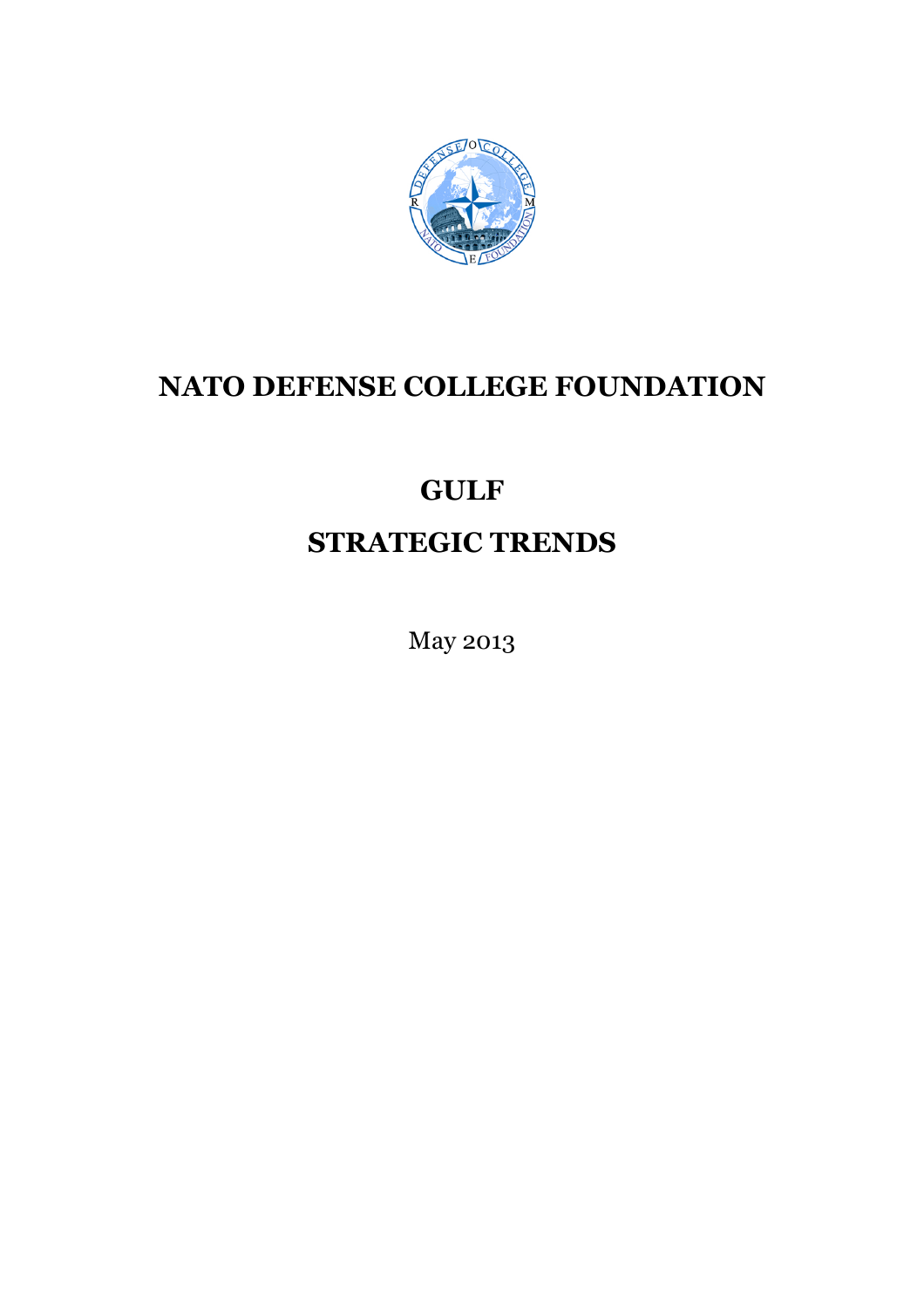### **Executive Summary**

Pushed by the so called "Arab Spring" – which tellingly in the official press in the Gulf is not called "Ar-Rabi'a Al-Arab" (Arab Spring) but labelled often as "Al-Mushkila Al-Arab", which means literally "Arab troubles" – Gulf States are revising their regional alliances and adjusting to shifts of the regional balance of power. Two poles are in the making, one which has its pivot in Saudi Arabia and is projected beyond the Gulf, the other – more liberal in social and political attitudes and looking inwards – in the UAE.

Saudi Arabia appears relatively stable amid the turmoil of the Middle East but tensions nevertheless still brew below the surface. Still unanswered are calls and pressure for change coming from the youths, which organize themselves also through social media. This trend is widespread and wildly popular in the region.

Social media have a facilitating effect in increasing contacts between Shi'a and Sunni reformists. This is accentuating an internal trend to put reformists together against conservatives which is the first cross-sectarian divide characterising Gulf societies at the moment. On the other hand, a second powerful trend is coming from the regional dimension of the escalating civil war in Syria and from the increasingly armed political struggle in Iraq, which are strong vehicles of sectarianism. At the same time, though, these regional tragedies have had a mitigating effect on internal pressures to change the status quo, raising fears of a similar pattern in the Gulf countries.

These fears are unfortunately reinforced by the increasingly tense and difficult situation in Iraq, where the sectarian divide is becoming a matter of armed more than political confrontation. For this reason there is not any notable and decisive opposition against the intensification of the state's grip on the web and social media which is debated or carried out in Gulf countries such as Saudi Arabia, Oman, Kuwait, and Bahrein.

### **Situation Report**

#### *Saudi Arabia*

Saudi Arabia appears relatively stable amid the turmoil of the Middle East but tensions nevertheless still brew below the surface. Still unanswered are pressures for change coming from the youth, which organize itself also through the social media, particularly in the oilrich and mainly Shi'a Eastern Province. As a matter of fact demands for a more open society are particularly visible considering internet statistics: on a world average of 24%, Saudis are the very willing to share information about themselves on social networks with a figure of 60%, something really significant for people whose society is organized around a rather extreme public/private divide. These numbers are by far ahead vis-à-vis India with more than 50% of people involved, and far away from the USA (15%) and Italy (27%). The most popular cleric in the kingdom, Salman al-Odah, a reformist figure, has 2.872.866 Twitter followers.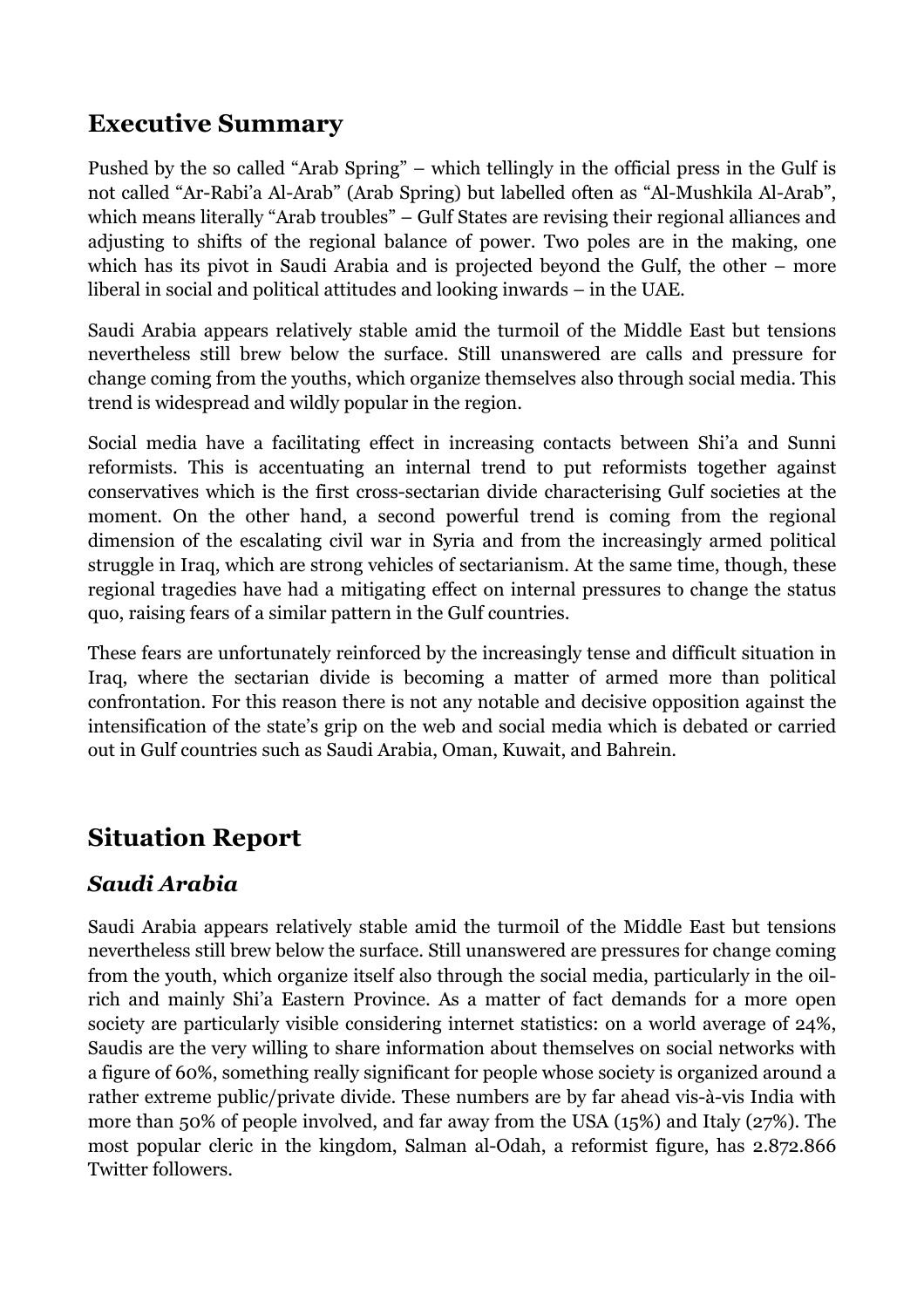This mine of popular sentiments seemed apparently interesting for the government, which has been accused to have asked Mobily, an arm of the state-owned Middle Eastern telecom giant Etihad Etisalad, to develop software that would allow authorities to bypass social media protections for the users. The Saudi telecom regulator issued a vaguely worded directive in March warning that many web-based communication tools including Whatsapp and Viber "had broken local laws".

Social media have a facilitating effect in increasing contacts between Shi'a and Sunni reformist. This is accentuating an internal trend to put reformists together against conservatives which is the first cross sectarian divide characterising Saudi society at the moment.

Many Shi'as recognize that there are parts of the royal family that want to open Saudi society but are hampered by the resistance and the opposition of the Salafi establishment. Notable in this respect has been the 7 April speech given by Prince Muta'ib bin Abdullah on the occasion of the annual Jenadriya Festival and demanding that "religion should not enter politics".

A second powerful trend in Saudi Arabia is on the other hand coming from the regional dimension of the escalating civil war in Syria and from the increasingly armed political struggle in Iraq, which are strong vehicles of sectarianism also in Saudi Arabia and in the Gulf. At the same time, though, these regional tragedies have had a mitigating effect on internal pressures to change the status quo, raising fears of a similar pattern in the so far quiet and stable Kingdom.

Given the skilful handling of this growing, but still relatively limited discontent, the emerging of real challenges to the establishment is rather unlikely in the next months. The pace of political change can be still counted in years than in months.

The Kingdom has spent a lot of money in subsidies to thwart possible dangerous effect of this Shi'a and juvenile push for more political representation, which derives also from the massive number of scholarships awarded during the last twenty years. In fact the youth came back with higher expectation and newer ideas on how their country should be run and more than could be accommodated by the establishment.

Unfortunately subsidies are mainly funded by oil revenues and Saudi Arabia is consuming 25% of the petroleum it produces and is the fifth largest consumer in the world: in a couple of decades it could become a net importer. Currently less than 1% of its population works in this industry; more than 80% of the national workforce is instead employed in the public sector, making more difficult to address these imbalances, which require a subsidy reform and an urgent action regarding the unresolved plight of migrant workers in the Kingdom.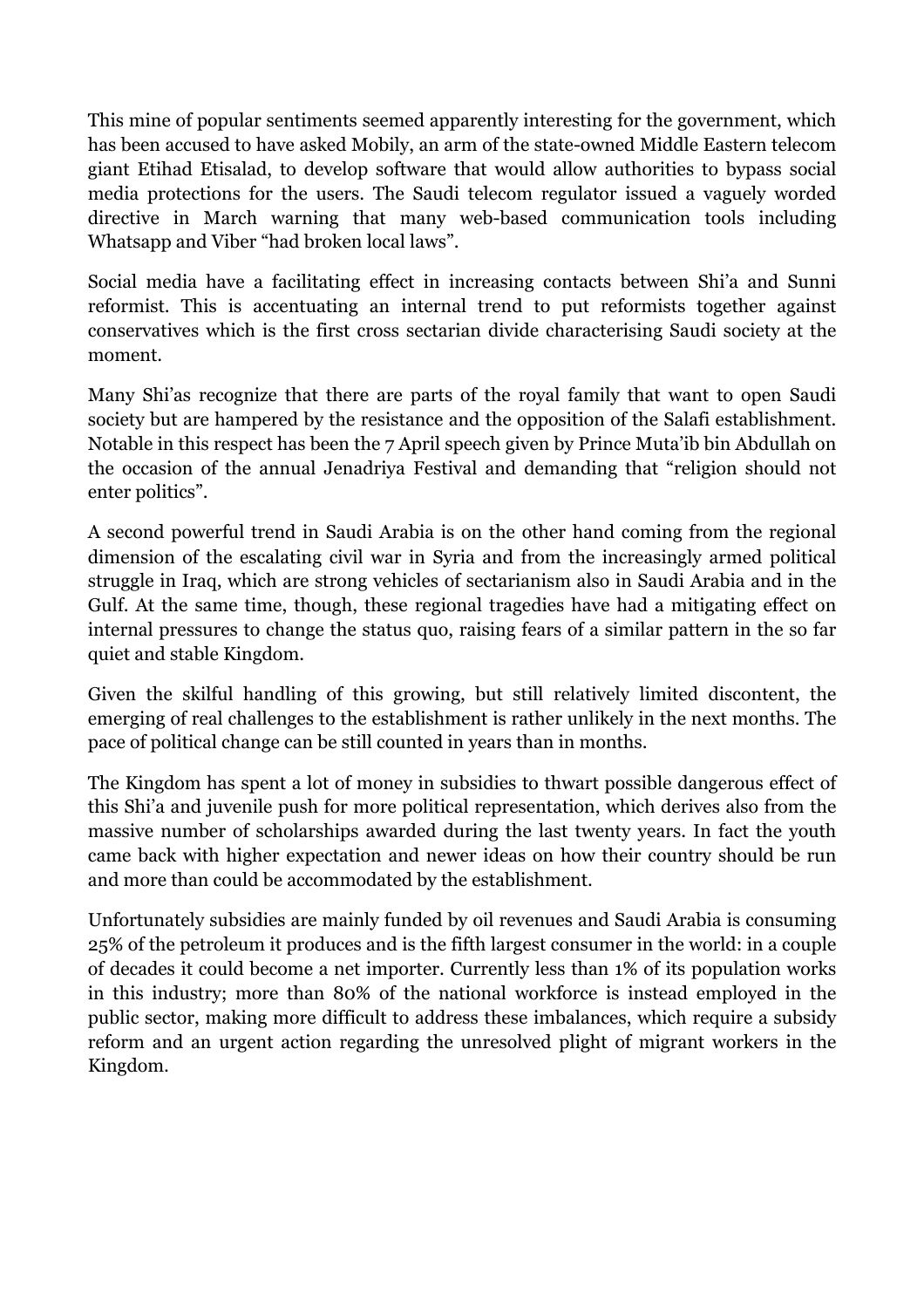#### *Iraq*

A string of car bombs exploded mostly in Shi'a areas across Iraq killing many people the 20th of May, in one of the country's deadliest weeks since 2006-2007, and making May deadliest month in five years. Hopes for a political breakthrough faded as Prime Minister Nouri al-Maliki and parliamentary speaker Osama al-Nujaifi blamed each other for mounting violence.

In another rift within the ruling elite, a letter from the prosecutor general to the Presidency of the Iraqi Parliament asked them to replace Iraq's current president Jalal Talabani due to his prolonged absence for health reasons (12/5/2013), a request which is likely to destabilise further the political framework given the legal uncertainty in the Iraqi Constitution surrounding the replacement of the President.

The government's crackdown on Sunni protesters continued to spur a re-emerging insurgency with retaliatory attacks, leaving the country again teetering on the brink of civil conflict. The month before, April, was already the deadliest month in Iraq since 2008, with more than 700 people killed, ignited by the raid on the Sunni anti-government protest camp near the northern town of Hawija, with a toll of 50 dead.

On the other hand the process of forming coalitions and new local governments after local elections held the 20<sup>th</sup> of April is beginning now. During 2009 this process lasted three months. Effects on Iraqi political dynamics are likely to be deep, on the national and local levels, including where local elections were postponed (Sunni governorates of Anbar and Nineveh), and where Al-Maliki has promised to hold elections the 20th of June.

The fact is that Iraq's sectarian divisions are now increasingly part and parcel of a regional sectarian power struggle that is fought in Syria but has ramification all across the Levant. These tensions are coupled with the other underlying problems and divides: between forces in favour of re-centralisation and those defending a new de-centralisation.

Despite this spate of bombings it seems that the actual recipe for the stabilisation followed so far, i.e. a new strong man in Baghdad favouring a more stable Iraq, is still considered validated by facts and consensus, both at internal and international level.

#### *Kuwait*

The 18th of May Shi'ite and Sunni MPs got into a fist fight in the Parliament during a heated discussion over Guantanamo's Arab prisoners, escalating sectarian tension in the Emirate. As a matter of fact Washington refuses to release two Kuwaiti detainees, which a Shi'ite MP labelled as "Al-Qa'eda militants" causing uproar amid Sunni parliamentarians. Shi'ites are roughly one third of native Kuwaitis, and have nine MPs in the 50-seat Parliament and 2 ministers in the 16-member Cabinet.

Tensions soared when last year Kuwait joined a contingent of Gulf Cooperation Council (GCC) troops sent to Bahrein to quell Shi'ite-led protests and successively after the alleged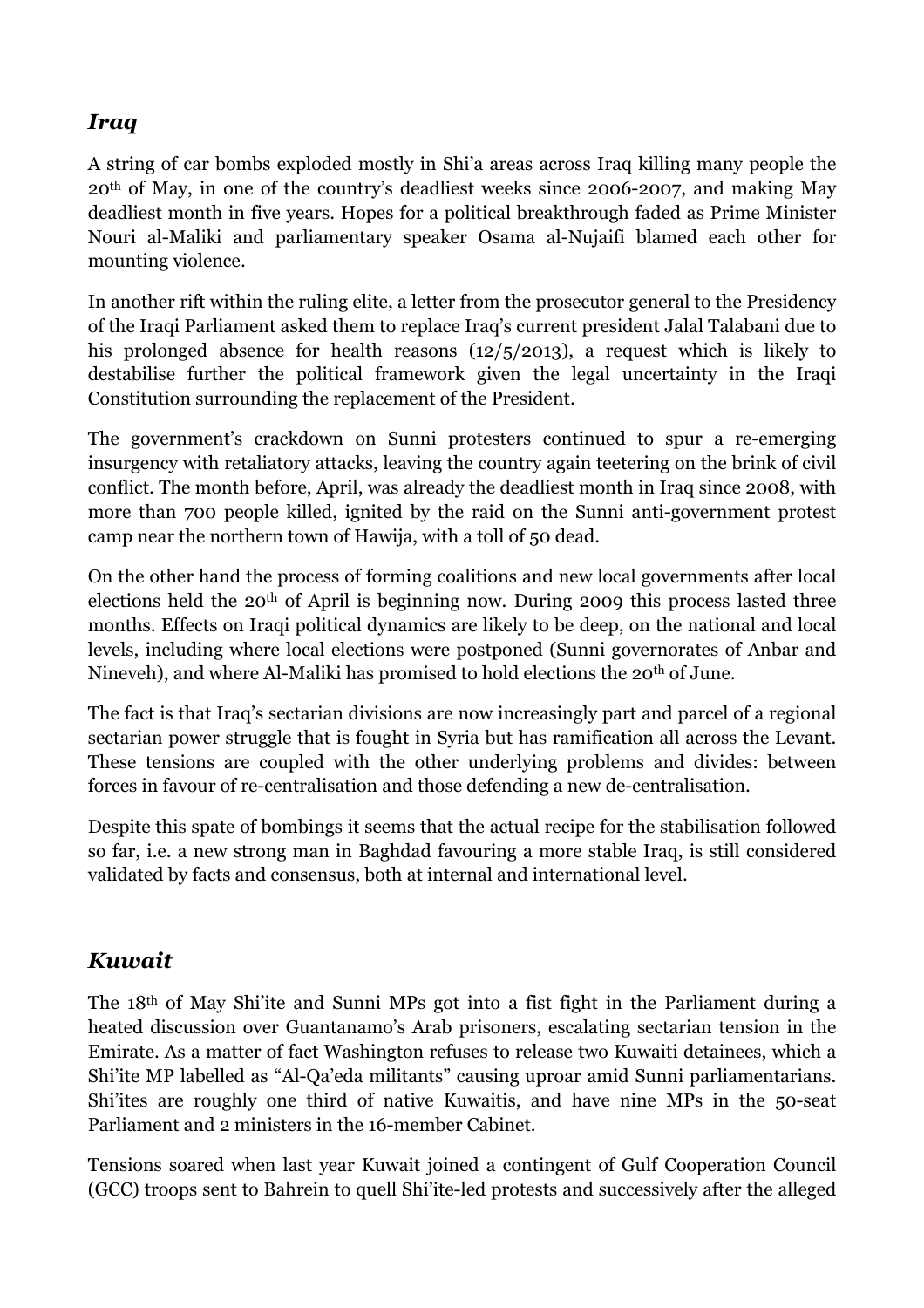uncovering of a pro-Iranian spy ring. In a move likely to reduce political tensions, a Kuwaiti appeal court has overturned a 5 year sentence inflicted on a prominent opposition figure, Musallam al-Barraq, charged with undermining the ruler's authority, and whose arrest caused numerous street protests.

#### *Oman*

Pushed by the so called "Arab Spring" – which tellingly in the official press in the Gulf is not called "Ar-Rabi'a Al-Arab (Arab Spring) but labelled often as "Al-Mushkila Al-Arab", which means literally "Arab troubles" – Gulf States are revising their regional alliances and adjusting to shifts of the regional balance of power.

Oman is therefore slowly moving away from the cumbersome regional power of Saudi Arabia and going towards the UAE model of society. Signs of this tectonic shift are the news reported by a Saudi online newspaper Al Watan (The Nation) that Oman tabled an innovative proposal at the GCC meeting of police traffic department heads: women should not wear face veils while driving.

Moreover, starting from the 1<sup>st</sup> of May, Oman aligned weekend days with the other GCC countries, exception made for Saudi Arabia, adopting a Friday-Saturday weekend vis-à-vis the existing Thursday-Friday arrangement.

In the same decree Sultan Qaboos, the longest serving ruler in the Arab world, ordered private companies to give their employees the same number of religious holidays as civil servants, in an effort to make non-state jobs more attractive.

Oman is also bidding to attract more business travellers to the country in the stiff competition with the UAE to host big business conventions. Oman has a hosting capacity of just 12.500 rooms but expects to add another 3.000 in the next year to meet a growing demand.

Oman received the visit by the Secretary of State John Kerry on its way to Amman for talks on Syria (21/5/2013). Oman is signing a contract of an estimated 2,1 \$ billion for armaments produced by the US company Raytheon.

#### *UAE*

The 18th of May migrant workers went on strike to achieve wage increased in a rare labour protest in the UAE, where trade unions are outlawed. Workers of Arabtec, the company which is building also the world's tallest building known as Burj Khalifa, started the protests in Abu Dhabi, followed afterwards by workers of the company in Dubai. These tensions in the labour relations mirror the wider problem of severe social and economic imbalances between migrants and citizens.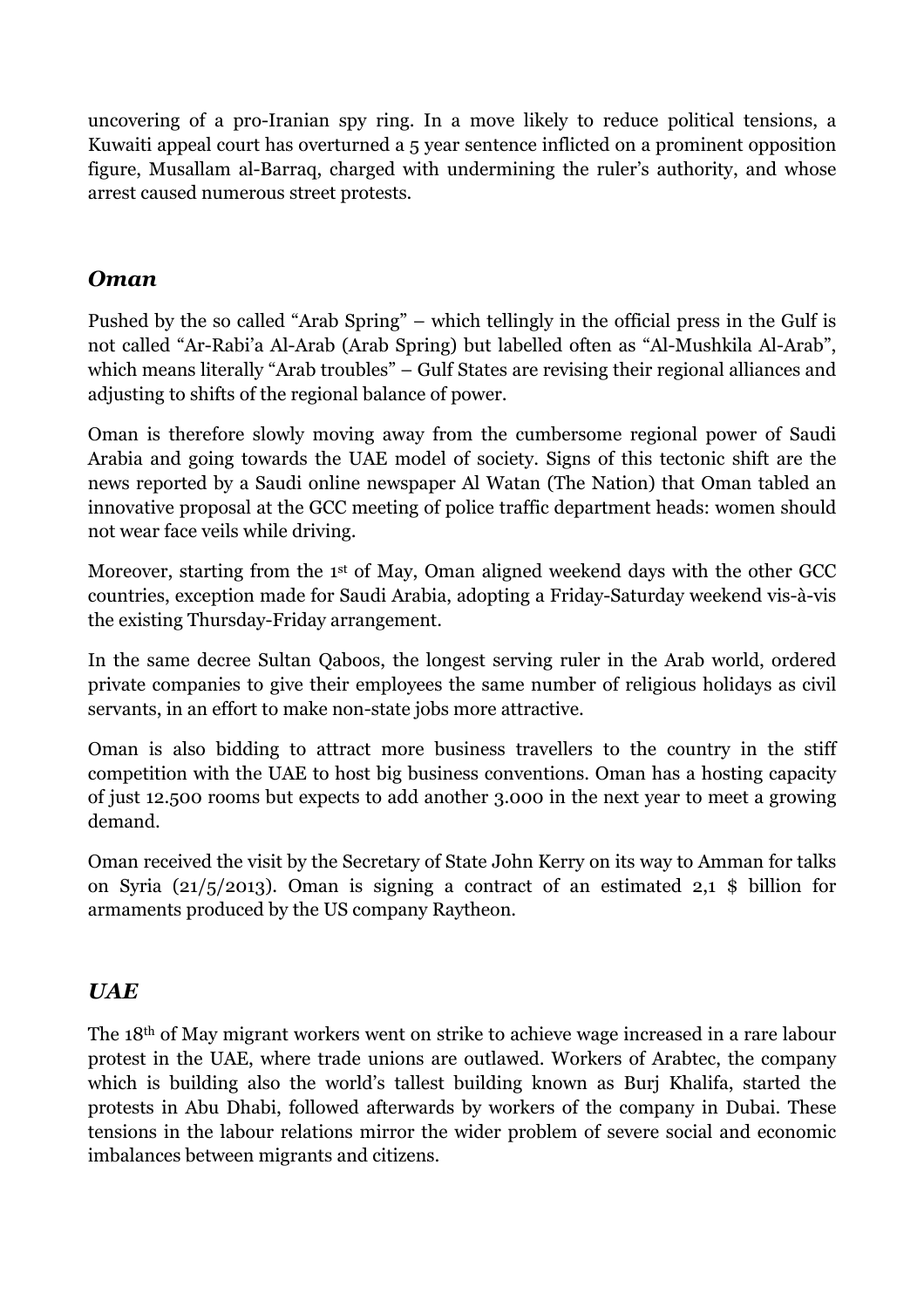Nevertheless the UAE seem to have acquired again economic appeal and momentum after the economic downturn – mainly in the property market – of the last years. Abraaj Group, the Dubai-based private equity firm with \$7.5 billion in assets, is targeting acquisitions in North Africa. With European investors retreating from the region, Dubai is one of the GCC countries which has the will and the means to invest in this region, which sees a surging population boosting a bigger demand for products from health care to food and banking.

Abraaj plans to raise as much as \$250 million for a second North Africa fund after fully investing its first. Majid Al Futtaim Holding LLC, a Dubai-based owner and operator of malls and hypermarkets, is buying the Metro supermarket chain in Egypt and is also building a mall outside Cairo, even as political turmoil traps the Egyptian economy in its worst slowdown in two decades.

#### *Qatar*

Qatar is one of the GCC countries to take advantage of the retreat by European competitors in the MENA (Middle East North Africa) region. Qatar Telecom QSC and Emirates Telecommunications Corp. are bidding for Vivendi SA's stake in Maroc Telecom SA, while Qatar National Bank bought Paris-based Societe Generale SA's majority stake in its Egyptian unit.

Qatar Telecom has secured about \$12 billion to finance the Maroc Telecom bid. Internally, though, Qatar is backing new Internet codes that strengthen controls over new sites and their online content, following an increasingly widespread pattern in the Gulf States. The draft law is now being examined by an advisory council for final approval.

#### *Bahrein*

On 15 May a Bahreini court jailed for a year six people accused of insulting on Twitter King Hamad bin Issa al Khalifa. Two days after Bahreini security forces raided the house of a top Shi'ite cleric, Ayatollah Isa Qassem, and as a reaction the Shi'ite opposition al-Wifaq announced its withdrawal from the National Dialogue for two weeks. Facing this political impasse, al-Wifaq called for intensified protests ahead of the polls scheduled for next year. Effects of the Syrian civil war on the Gulf region and its politics – especially as far as the sectarian divide is concerned - can be seen in the ban on contacts between Bahreini political groups and Lebanese Hizb'Allah (27th of May).

In the always fragile political and social situation sometimes problem may arise also from friends such as the US Embassy. The 5th of May the Bahreini cabinet has approved a parliamentary proposal to stop "interference" by the US envoy Thomas Krajeski in the kingdom's affairs.

Nevertheless now the Cabinet includes the Crown Prince, who is considered a reformer and a friend of Washington, signalling a possible rapprochement between the two wings of